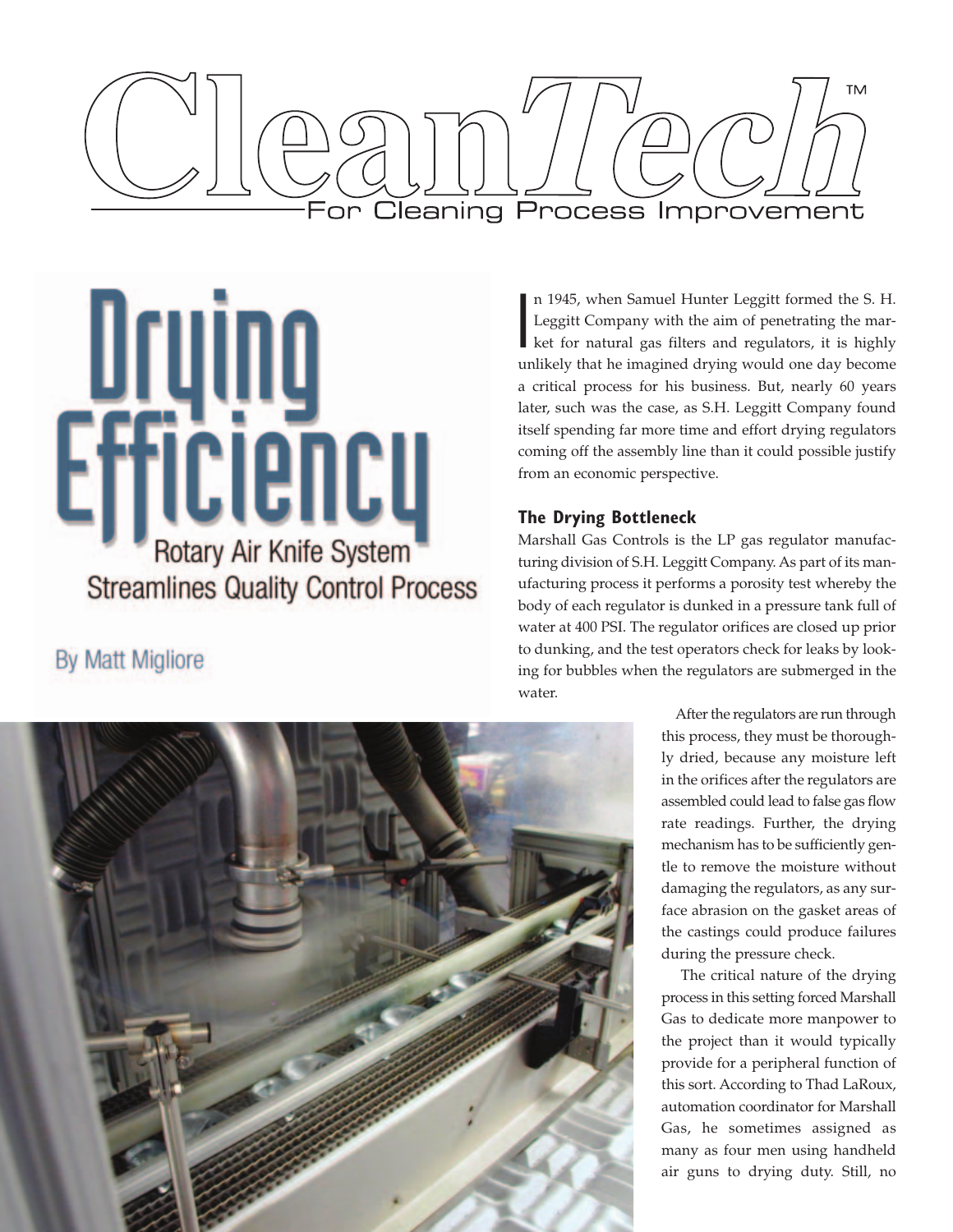matter how much manpower he put on drying duty, the process was creating a bottleneck in the assembly line.

Regarding cost, the manpower Marshall Gas was being forced to dedicate to drying was taking away from the added production that could be achieved if those operators were assigned to other portions of the assembly line. In addition, the power consumption associated with the air guns was significant, as they were pumping 100 PSI into the air for two shifts a day.

Recognizing the inefficiency of its drying process, Marshall Gas ultimately decided to pursue an alternative solution. The search for a new drying system was given priority status from the executives at the company. "My boss said, 'This [drying system] has to work,'" LaRoux recalls. "He said, 'There is no way this can come in and be remotely questionable.'"

### **Finding a New Solution**

Once the decision-makers gave the green light to implement a new drying system, Marshall Gas narrowed its search to two final candidates, an infrared oven-based drying solution and a nozzle and air-knife blower system. "Initially, I was really leaning toward the infrared oven," says LaRoux, who didn't believe the blower system would be able to reach the more cumbersome orifices on the castings, some of which measure mere fractions of an inch in diameter. Also, he says, "The orifices are kind of positioned badly as far as getting a direct stream of air into them."

But before he made his final decision, LaRoux sent some



## Energy Savings Blower Knives vs. Compressed Air

Although ideally suited for many factory uses, compressed air can be among the most inefficient delivery processes for blow-off nozzles and air knives, according to Sonic Air. A 100 plus PSI compressor, for example, delivers air

to the typical blow-off nozzle/knife with 50–90 PSI of pressure loss through the 1/2˝ to one-inch lines. Since virtually no surface liquid blow-off application requires nozzle pressure greater than five PSI, regardless of whether compressed air or blower/air knife, using energy to generate 100 plus PSI only to bleed it back down to five PSI is an inefficient method. In fact, a typical high-volume production line using 40 horsepower worth of compressed air for water blow-off can, for example, be replaced by a 10 horsepower blower/air-knife system. This 30 horsepower of energy/cost savings does not include the cost to run the refrigerated air dryers, oil separators, and maintenance of the entire compressed-air system.

castings to each manufacturer. He asked them to try to dry the parts after running them through a water test similar to the one Marshall Gas was performing. He says, much to his surprise, Sonic Air Systems (*www.sonicairsystems.com*), the manufacturer of the air-knife blower system under consideration, called him up shortly thereafter and confirmed that they were able to dry the parts.

When LaRoux went to visit Sonic Air to witness the dryer firsthand, he says the demonstration simulated a worst-case scenario by dumping water on the parts as they went into the dryer. And even under these abnormal circumstances, he says the parts came out the other end completely dry.

Based on the test results, LaRoux recommended to his boss that Marshall Gas purchase the Sonic Air air-knife blower system. He says the decision wasn't an easy one, because the infrared oven was capable of drying the parts as well, but Sonic Air quoted the system about \$10,000 cheaper than the infrared oven manufacturer. Ultimately, Marshall Gas decided on the Sonic Air rotary air-knife system.

#### **Final Results**

All told, the Sonic Air dryer has four air knives and two nozzles and provides 15 horsepower (Figure 2). Three of the knives are stationary and one is based on Sonic Air's patent-pending rotary technology, which enables it to move around to reach some of the more remote areas of the part. The nozzles have 3/8" orifices and are positioned at the end of the conveyor to provide added drying capability. The system as a whole only raises the part temperature by a few degrees, thus protecting the castings from heat damage.

LaRoux says the system has allowed him to reassign three operators from drying duty to other parts of the assembly line. "The thing has paid for itself with the labor alone," he says.

In addition, Marshall Gas has realized significant power savings since implementing the dryer.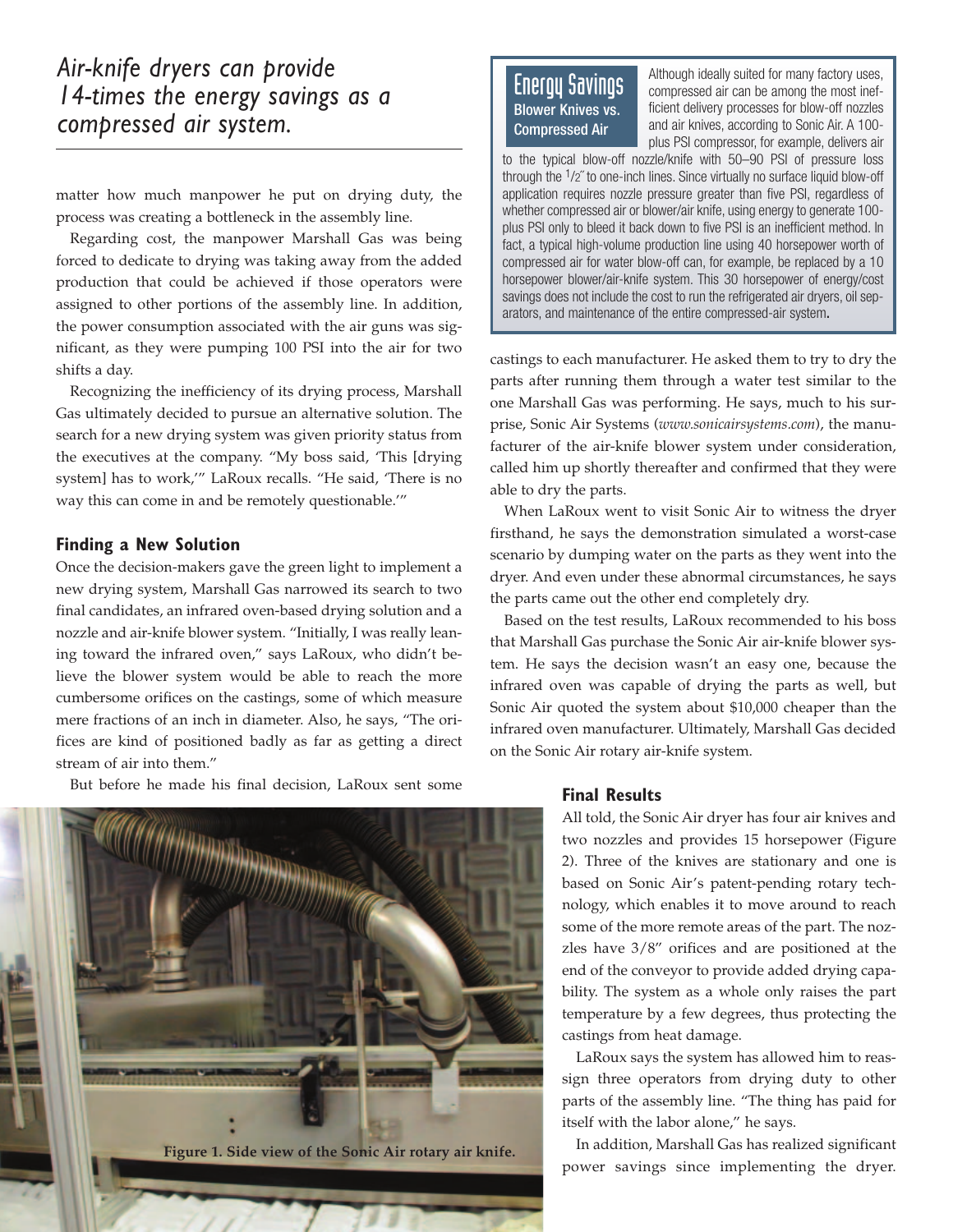

Since the system was implemented over a year ago, LaRoux says Marshall Gas has been quite satisfied with the results. "Now we can test and dry parts faster than the operators can assemble them." Under the old drying process, the operators often had to wait for parts to move through the drying phase of the assembly line.

So far, LaRoux says Marshall Gas has only had one problem with the Sonic Air system, but it really had nothing to do with the dryer itself or Sonic Air. When the system was moved from Marshall Gas's San Marcos, Texas headquarters to its manufacturing site in Mexico, it was incorrectly reassembled. The motor was mounted backwards, and as a result was pulling air instead of blowing it. LaRoux says the problem was alleviated with relative ease, as one of Sonic Air's tech sup-

port people was able to walk Marshall Gas through a fix over the phone.

Reprinted by permission of the publisher from the June/July 2004 issue of *CleanTech*. For subscription information call 908-788-0343, ext. 132 or visit www.witterpublishing.com.

©2004 Witter Publishing.

exact amount of savings, he estimates the energy cost is much lower since moving away from a compressed air-based drying process. In fact, according to Sonic Air, its air-knife dryers can provide as much as 14-times the energy savings as a compressed



## **• Performance Range** Flow: 70–3500 CFM Pressure: 0.5–4.2 psig Vacuum: 1.0–7.4˝ Hg

**• Features:**

air system.

Sonic Automatic Belt Tensioning system Adaptable to both NEMA & IEC motors

• 3–50 HP Motors Electric, Hydraulic, Pneumatic & PTO

## **Sonic Centrifugal Blower Sonic Rotary Air Knife** (patent pending)



- Infinitely adjustable from 10–200 RPM
- **Exit, velocities range from 20,000–40,000 FPM**
- Multiple passes with single knife thus reducing required HP
- Non-lubricated assembly ensures clean & dry air delivery